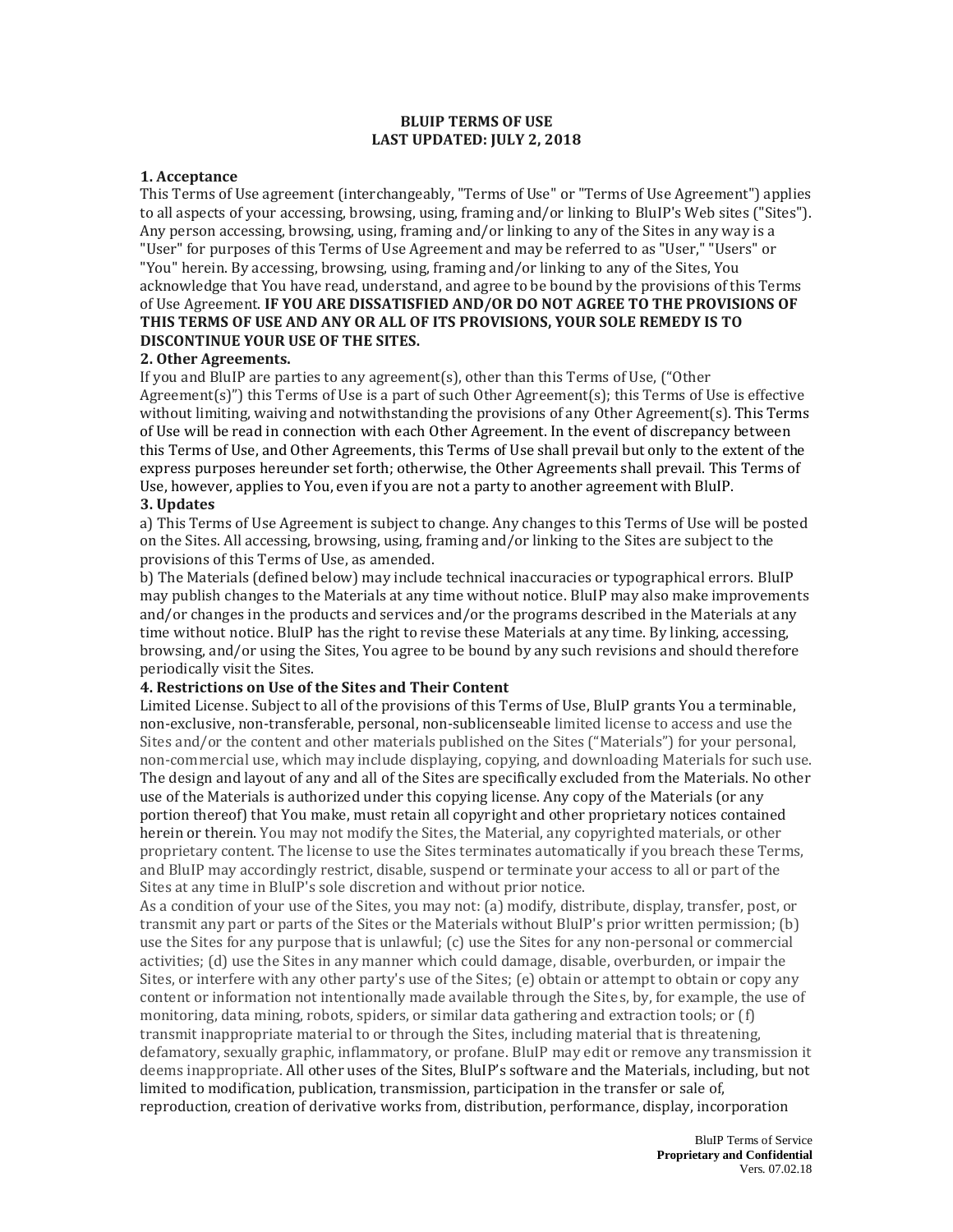into another Web site, mirroring the Sites or in any other way exploiting any of the Materials, in whole or in part, is not permitted under this limited license and may violate one or more of BluIP's or a third party's intellectual property rights and is prohibited without BluIP's prior express written consent. Except for this limited license, nothing contained herein shall be construed as conferring to You in any manner, whether by implication, estoppel or otherwise, any license, title, or ownership of or to any intellectual property right of BluIP or any third party.

# **5. Termination of Usage**

This Terms of Use Agreement shall remain in force until terminated by either You or BluIP. You may terminate this Terms of Use Agreement solely by discontinuing Your use of and access to the Sites. BluIP may terminate this Terms of Use Agreement, or suspend Your access to all or part of the Sites, without notice, for any conduct that BluIP, in BluIP's sole discretion, believes is disruptive to the Sites, is in violation of any applicable Law or is in violation of this Terms of Use. All terms and provisions of this Terms of Use Agreement that would be reasonably thought to survive this Terms of Use Agreement (including all: Restrictions of Use; Intellectual Property provisions; Disclaimers; indemnification and, Limitation of Liability) will survive the termination of this Terms of Use Agreement.

## **6. Notices**

(a) Trademark and Copyright Notices. The Sites contain content that is protected by copyright, patent, trademark and/or other proprietary rights Laws of the United States and/or other jurisdictions. The Materials, including all intellectual property rights therein, are owned by BluIP or third parties. Except as expressly set forth in these Terms of Use, all rights to the Materials are reserved. All trademarks, images, and company and product names that appear on the Sites ("**Marks**") are the property of their owners and are displayed with permission. Nothing in these Terms of Use is intended to transfer ownership rights or grant any permission, license or other rights to any Marks. Any rights to the Marks not expressly granted hereunder are reserved. Without limiting the foregoing, You shall not use the Marks, or any of them, in connection with any product or service that is not BluIP's, in any manner that is likely to cause confusion among customers nor in any manner that disparages or discredits BluIP.

(b) California Legal Notice. Californians have rights to the following information pursuant to California Civil Code Section 1789.3 and California Business and Professions Code Section 17538. BluIP, Inc., located at the address below, is the provider of the electronic commercial service on the Sites.

(i) Currently there are no charges to the consumer imposed by BluIP for use of the Sites. BluIP reserves the right to change its pricing and to begin charging for use of all or any portion of the Sites. (ii) The Complaint Assistance Unit of the Division of Consumer Services of the Department of Consumer Affairs in California may be contacted in writing at 400 R. Street, Suite 3090, Sacramento, CA 95814 or by calling 1-800-952-5210.

### **7. Communications with BluIP**

BluIP welcomes Your comments and Feedback regarding the Sites and BluIP's services; however, BluIP does not want and cannot accept any ideas, suggestions and other similar submissions disclosed, submitted or offered to BluIP using the Sites or otherwise which You consider to be confidential or proprietary. Accordingly, all comments, Feedback, ideas, suggestions and other similar submissions disclosed, submitted or offered to BluIP using the Sites or otherwise (collectively, "Submissions") are not confidential and become and remain the property of BluIP. Subject to the parameters and restrictions set forth in BluIP's Privacy Policy located at [http://www.bluip/legal,](http://www.bluip/legal) and any Other Agreement(s), BluIP is under no obligation to refrain from and is entitled to use, display, publish, reproduce, modify, transmit, sublicense, translate, create derivative works from and distribute Submissions in any medium and through any method of distribution, transmission or display for any purpose whatsoever, commercial or otherwise, without compensation or any other obligation to the provider of the Submissions. You hereby give BluIP Your consent to use Your personal data consistent with BluIP's Privacy Policy and any Other Agreement. **8. Copyright Infringement Notification**

BluIP respects the intellectual property of others and asks its content partners and those posting to the Sites to do the same. BluIP's network may not be used to transmit, retransmit, distribute, post, or store any material that is in violation of any rights of any person including rights protected by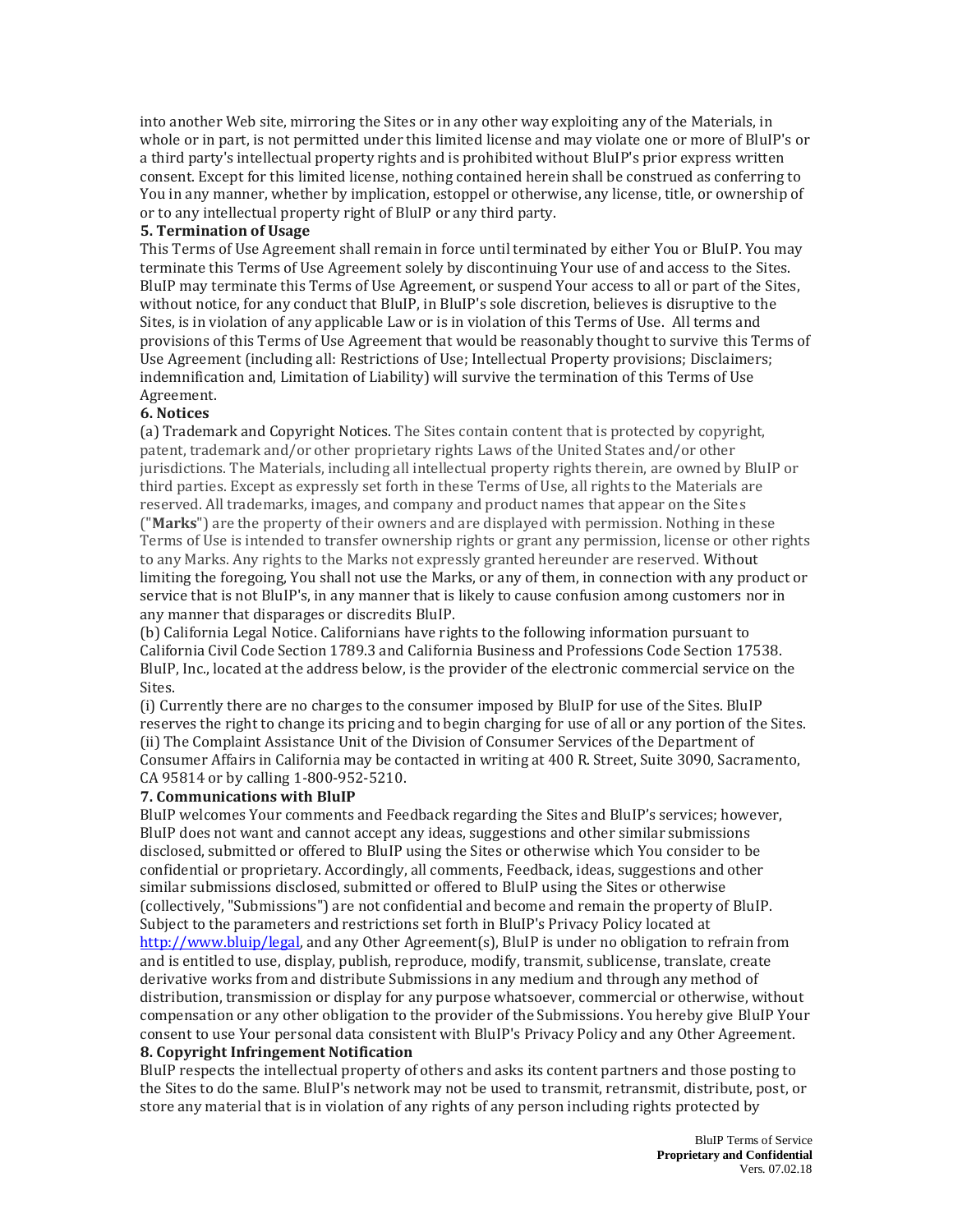copyright, trade secret, patent, or other intellectual property or similar Laws or regulations, BluIP has established procedures for enforcing this statement which are designed to be in accord with the Digital Millennium Copyright Act ("DMCA"). Please see DMCA for a description of the procedures to follow if You believe that Your copyrighted work has been copied and is accessible on any of the Sites in a way that constitutes copyright infringement. Please note that any person who knowingly misrepresents to BluIP that material is infringing shall be liable to BluIP and/or the alleged infringer for any damages (including costs and attorneys' fees) suffered or incurred by BluIP and/or the alleged infringer as a result of BluIP's relying on such misrepresentation and removing or disabling access to such material. Similarly, any person who knowingly misrepresents to BluIP that the material was removed or access blocked by mistake or misidentification shall be liable to BluIP and/or the copyright owner, or its authorized licensee, for any damages (including costs and attorneys' fees) suffered or incurred by BluIP, and/or the copyright owner or its authorized licensee, as a result of BluIP's relying on such misrepresentation and replacing such removed or blocked material.

#### **9. Links**

(a) The Sites may provide links or references to other sites, including sites provided by the United States government. BluIP has no responsibility for the content of these other sites, does not make any representations or give any warranties with respect to any information contained in or at these other sites, and shall not be liable for any damages or injury arising from the content of these other sites. BluIP does not endorse companies or products to which it has provided links. Any links to other sites are provided merely as a convenience to Users and, if You decide to access any of the third party sites linked to the Sites, You do so entirely at Your own risk. BluIP reserves the right to terminate any link or linking program at any time. You acknowledge that the Sites may link to other Web sites not controlled by BluIP and that BluIP is not responsible for the data collection policies of these sites. (b) There may be circumstances where access to the Sites is provided by a hypertext link located at another Web site. BluIP does not make any representations or give any warranties with respect to any information contained in or at these other sites and BluIP shall not be liable for any damages or injury arising from the content of these other sites. BluIP does not endorse the individuals, companies or other similar entities, or any products or materials associated with such individuals, companies or other similar entities, which provide a link to the Sites at their Web sites. (c) Unless approved in writing in advance by BluIP, You agree not to: (i) provide or create a link to the Sites; and/or (ii) create any frames at any other Web sites pertaining to any of the Materials. Please contact BluIP to seek approval for linking to the Sites.

#### **10. Products and Services Availability**

BluIP is a service provider operating in some, but not all, markets within and outside of the U.S., and may provide access to international information, which information may contain references or cross references to products, programs, and services that are not currently available in Your country. BluIP's references to such products, programs, and services does not necessarily mean or otherwise imply that the products, programs, and services announced or discussed are available in all countries or all areas of the the United States. Therefore, BluIP may provide access to information that may contain references or cross references to products, programs, and services that are not announced or available in all markets or all markets where BluIP conducts business.

## **11. Disclaimers**

(a) The Materials have been compiled by BluIP from internal and external sources. While BluIP has attempted to provide accurate information on the Sites, no representation is made or warranty given as to the completeness or accuracy of the Materials. In particular, You should be aware that the Materials may be incomplete, may contain errors, or may have become out of date. You should therefore verify information obtained from the Sites before You take any action upon it. No advice or information, whether oral or written, obtained by You from BluIP, shall create any warranty not expressly made herein.

(b) THE SITES ARE PROVIDED ON AN "AS-IS" BASIS. TO THE FULLEST EXTENT PERMISSIBLE BY APPLICABLE LAW, BLUIP DISCLAIMS ALL REPRESENTATIONS AND WARRANTIES OF ANY KIND, EXPRESS OR IMPLIED, AS TO THE OPERATION, ACCESSIBILITY OR SECURITY OF THE SITES, AND THE ACCURACY, COMPLETENESS, CURRENCY OR RELIABILITY OF ANY OF THE MATERIALS, OTHER CONTENT OR DATA FOUND ON THE SITES, INCLUDING, BUT NOT LIMITED TO, ANY IMPLIED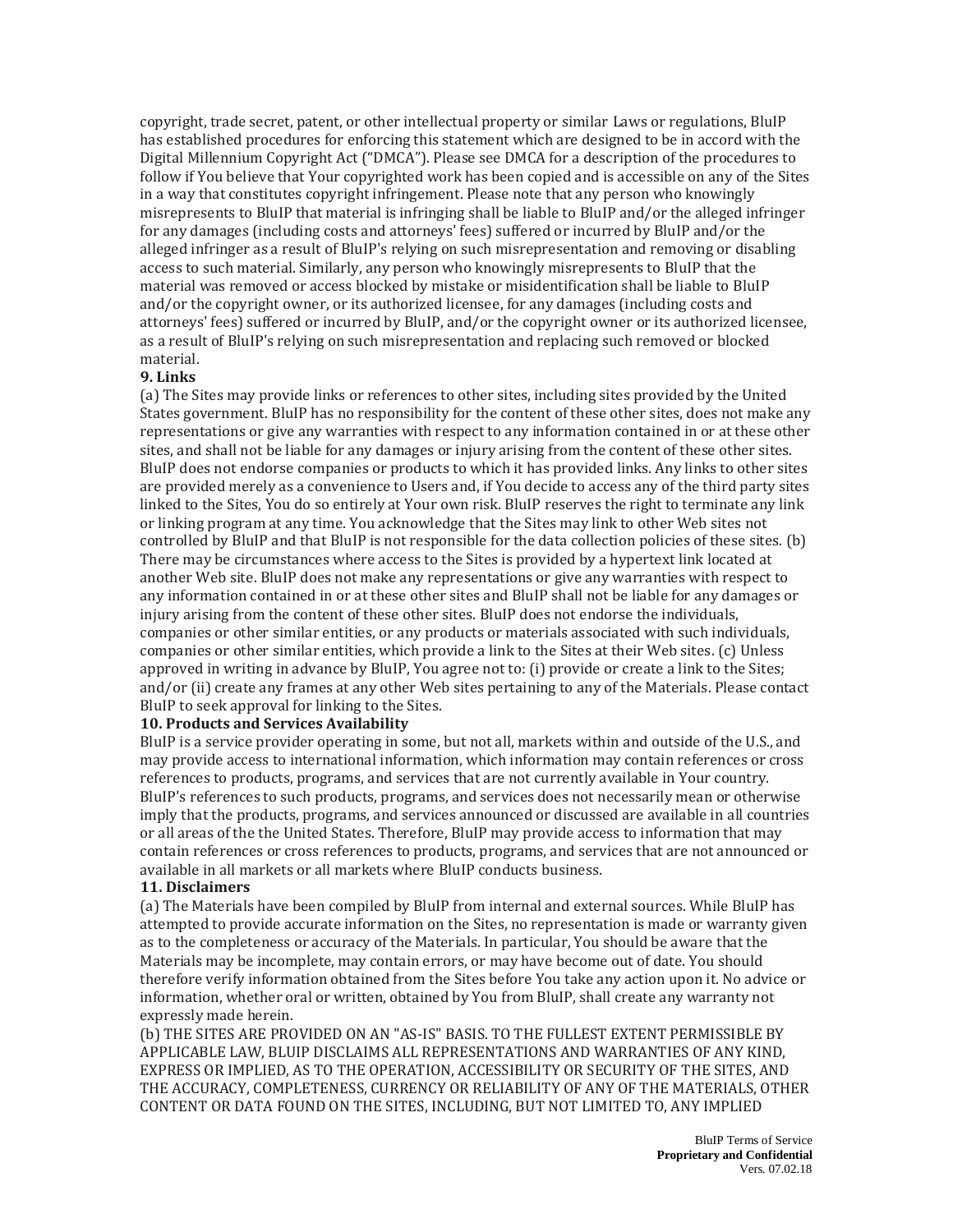WARRANTIES OF MERCHANTABILITY, FITNESS FOR A PARTICULAR PURPOSE, TITLE, AND NON-INFRINGEMENT. BLUIP DOES NOT GUARANTEE CONTINUOUS, UNINTERRUPTED OR SECURE ACCESS TO THE SERVICES BLUIP PROVIDES OR THE SITES EXCEPT AS PROVIDED IN ANY APPLICABLE SLA. INTERFERENCE WITH THE OPERATION OF THE SITES MAY BE CAUSED BY NUMEROUS FACTORS OUTSIDE OF BLUIP'S CONTROL; BLUIP IS NOT LIABEL FOR FACTORS BEYOND ITS CONTROL.

# **12. Indemnity**

You agree to indemnify, defend, and hold BluIP and BluIP's subsidiaries, affiliates, officers, directors, agents and employees, and all other related parties of BluIP and of the foregoing listed parties, harmless from any claim or demand, including attorneys' fees, made by any third party due to or arising out of Your breach of these Terms of Use or Your violation of any Law or the rights of a third party.

# **13. Limitation of Liability**

(a) BluIP periodically schedules system downtime for maintenance and other purposes. Unplanned system outages also may occur. Neither BluIP nor its related parties shall have any liability whatsoever for the resulting unavailability of the Sites or for any loss of data or transactions caused by planned or unplanned system outages or the resulting delay, mis-delivery, or non-delivery of data or other information caused by such system outages, or any third party acts or any other outages of Web host providers or the Internet infrastructure and network external to the Sites. (b) BLUIP ASSUMES NO RESPONSIBILITY, AND IN NO EVENT SHALL BLUIP OR ITS RELATED PARTIES BE LIABLE FOR, ANY INJURY, LOSS, CLAIM, DAMAGE, LOST PROFITS OR ANY SPECIAL, INCIDENTAL, INDIRECT OR CONSEQUENTIAL DAMAGES OF ANY KIND ARISING OUT OF OR IN CONNECTION WITH YOUR ACCESS TO, OR INABILITY TO ACCESS THE SITES, OR FROM YOUR RELIANCE ON ANY INFORMATION PROVIDED ON THE SITES, OR IN ANY WAY UNDER THIS TERMS OF USE AGREEMENT, EVEN IF YOU HAVE BEEN ADVISED OF THE POSSIBILITY OF SUCH DAMAGES.

# **14. General**

# (a) Applicable Law

(i) You are responsible for compliance with all applicable Laws and regulations, wherever You use or access the Site and/or the Materials. You hereby acknowledge and agree that this Terms of Use, BluIP's Privacy Policy, and Your access to and use of the Sites are governed by U.S. Federal Law for the Southern District of California and/or the Laws of the State of California, and that any legal action or proceeding relating to this Terms of Use, BluIP's Privacy Policy, and Your access to and use of the Sites shall be instituted only in a state or federal court located in Los Angeles County, Los Angeles, U.S.A. You and BluIP hereby irrevocably agree to submit to the jurisdiction of, and agree that venue is proper in, these courts in any such legal action or proceeding.

(ii) All information available at the Sites is subject to U.S. export control Laws and may also be subject to the Laws of the country where You reside. All BluIP products and publications are commercial in nature. Any Materials copied or downloaded from the Sites for or on behalf of the United States of America, its agencies and or instrumentalities ("U.S. Government"), is provided with restricted rights. Use, duplication, or disclosure by the U.S. Government is subject to the restrictions as set forth in subparagraph (c)(1)(ii) of the Rights in Technical Data and Computer Software clause at DFARS 252.227-7013 or subparagraphs (c)(1) and (2) of the Commercial Computer Software-Restricted Rights at 48 CFR 52.227-19, as applicable.

(b) Severability. If any provision of this Terms of Use is found by a court to be unlawful, invalid or unenforceable, the parties agree that the court shall amend that provision to achieve, as nearly as possible, the same effect as the original provision and the remainder of these Terms of Use will remain in full force.

(c) Waiver. No delay or omission by BluIP to exercise any right occurring upon any noncompliance on Your part with respect to any of the terms of this Terms of Use shall impair any such right or power or be construed to be a waiver thereof. Any waiver by BluIP of any of the covenants, conditions, or agreements to be performed by You shall not be construed to be a waiver of any

succeeding breach thereof or of any covenant, condition, or agreement herein contained.